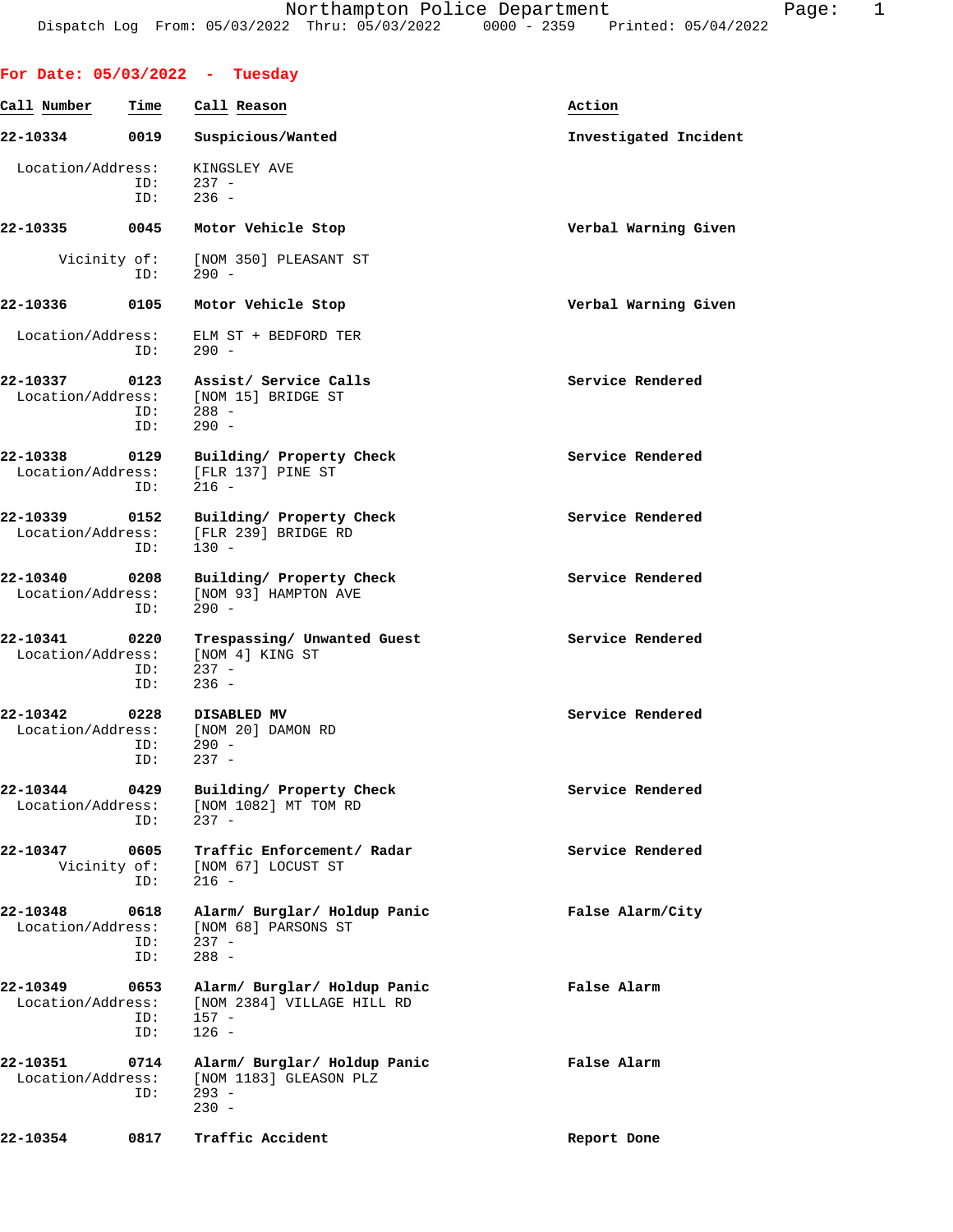|                               |                    | Northampton Police Department<br>Dispatch Log From: 05/03/2022 Thru: 05/03/2022 0000 - 2359 Printed: 05/04/2022 | 2<br>Page:                    |
|-------------------------------|--------------------|-----------------------------------------------------------------------------------------------------------------|-------------------------------|
|                               |                    |                                                                                                                 |                               |
| Location/Address:             | ID:                | RANDOLPH PL<br>$293 -$                                                                                          |                               |
|                               | Refer To Incident: | $230 -$<br>$22 - 850 - OF$                                                                                      |                               |
|                               |                    |                                                                                                                 |                               |
| 22-10355<br>Location/Address: | 0825<br>ID:        | ASSIST OTHER AGENCY<br>[NOM 309] PLEASANT ST<br>$201 -$                                                         | Service Rendered              |
|                               | ID:<br>ID:         | $171 -$<br>$263 -$                                                                                              |                               |
| 22-10357                      | 0906               | Traffic, Complaint/Hazard                                                                                       | Area Search Negative          |
| Location/Address:             | ID:                | [NOM 1553] PROSPECT ST<br>187 -                                                                                 |                               |
| 22-10361                      | 1021               | DISABLED MV                                                                                                     | Service Rendered              |
| Location/Address:             |                    | [NOM 1027] BRIDGE ST                                                                                            |                               |
|                               | ID:                | $293 -$<br>$230 -$                                                                                              |                               |
|                               |                    |                                                                                                                 |                               |
| 22-10362                      | 1130               | Motor Vehicle Stop                                                                                              | Cite/ Warning Issued/ Traffic |
| Vicinity of:                  |                    | MT TOM RD + ROUTE 91                                                                                            |                               |
|                               | ID:                | $293 -$<br>$230 -$                                                                                              |                               |
| 22-10365                      | 1221               | Public Service, Check Welfare                                                                                   | Report Done                   |
| Location/Address:             |                    | [NOM 1986] BRIDGE RD<br>$187 -$                                                                                 |                               |
|                               | ID:<br>ID:         | $293 -$                                                                                                         |                               |
|                               |                    | $230 -$                                                                                                         |                               |
|                               | Refer To Incident: | $22 - 851 - OF$                                                                                                 |                               |
| 22-10367                      | 1240               | DISABLED MV                                                                                                     | Service Rendered              |
| Vicinity of:                  | ID:                | HATFIELD ST<br>$126 -$                                                                                          |                               |
|                               | ID:                | $170 -$                                                                                                         |                               |
|                               | ID:                | $170 -$                                                                                                         |                               |
| 22-10368                      | 1249               | Animal                                                                                                          | Service Rendered              |
| Location/Address:             |                    | [LED 214] CHESTNUT AV EXT                                                                                       |                               |
|                               | ID: 427 -          |                                                                                                                 |                               |
| 22-10373                      | 1313               | Motor Vehicle Stop                                                                                              | Cite/ Warning Issued/ Traffic |
| Location/Address:             | ID:                | NEW SOUTH ST<br>201 -                                                                                           |                               |
| 22-10379                      | 1411               | Motor Vehicle Stop                                                                                              | Cite/ Warning Issued/ Traffic |
| Location/Address:             | ID:                | MT TOM RD + ROUTE 91<br>293 -<br>$230 -$                                                                        |                               |
|                               |                    | Additional Activity: 05/03/2022 1450 Eline-8276, Madison 0ther 1 Hrs 28 Min                                     |                               |
| 22-10383<br>Location/Address: | 1428               | Private/Trespass/ Parking Tow<br>[FLR 1621] BRIDGE RD                                                           | Vehicle Towed                 |
| 22-10389                      | 1536               | Traffic, Complaint/Hazard                                                                                       | Area Search Negative          |
| Location/Address:             | ID:                | [FLR] RYAN RD + W FARMS RD<br>$298 -$                                                                           |                               |
| 22-10390                      | 1536               | Park and Walk                                                                                                   | Service Rendered              |
| Location/Address:             | ID:                | MAIN ST<br>291 -                                                                                                |                               |
| 22-10392                      | 1556               | Trespassing/ Unwanted Guest                                                                                     | Verbal Warning Given          |
| Location/Address:             |                    | [NOM 1743] CONZ ST                                                                                              |                               |
|                               |                    |                                                                                                                 |                               |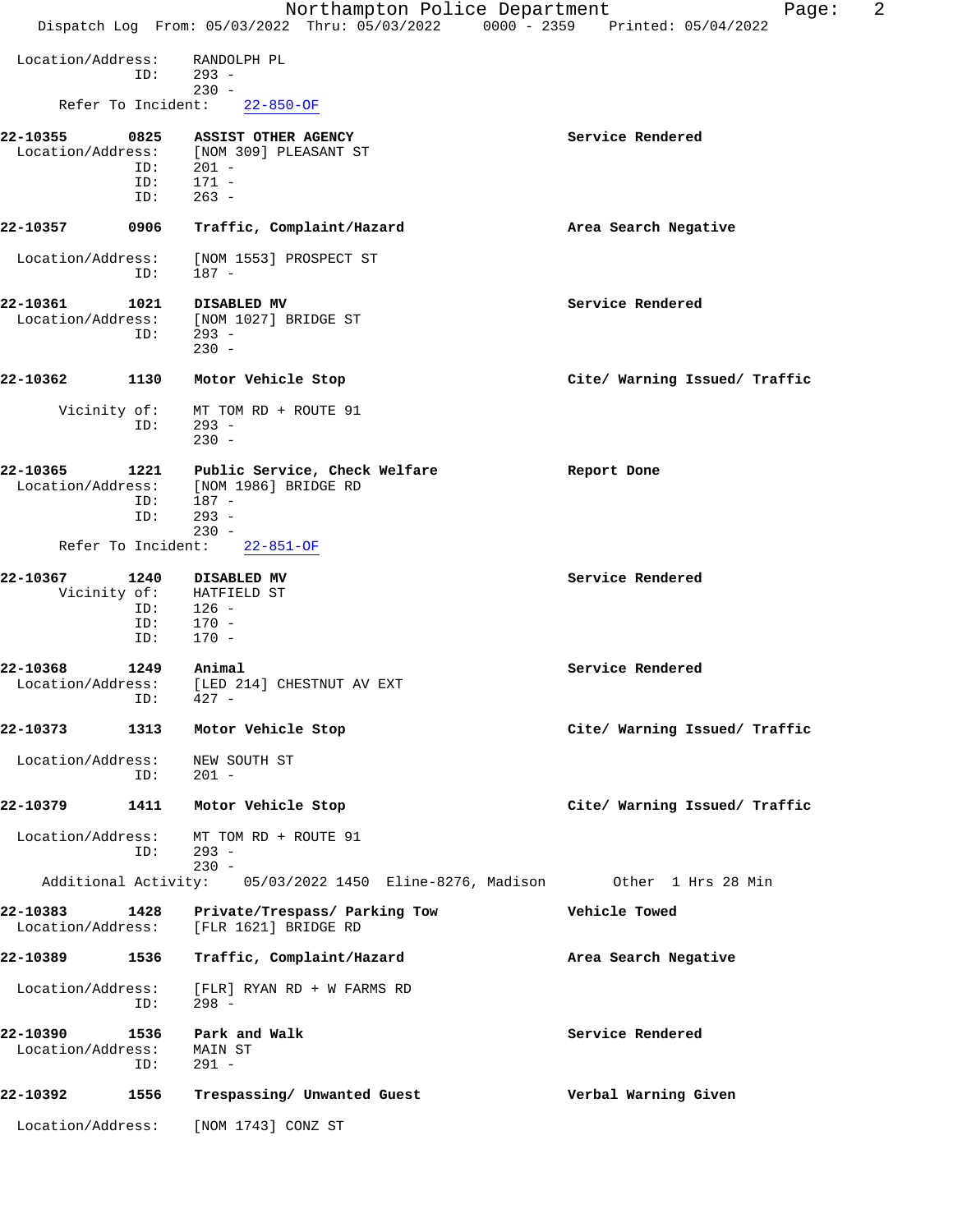|                               |                            | Northampton Police Department<br>Dispatch Log From: 05/03/2022 Thru: 05/03/2022 0000 - 2359 Printed: 05/04/2022 | 3<br>Page:                    |
|-------------------------------|----------------------------|-----------------------------------------------------------------------------------------------------------------|-------------------------------|
|                               | ID:<br>ID:<br>ID:          | $210 -$<br>$291 -$<br>$199 -$                                                                                   |                               |
| 22-10394                      | 1629                       | Suspicious/Wanted                                                                                               | Investigated Incident         |
| Location/Address:             | ID:                        | [FLR] BIRCH HILL RD + HICKORY DR<br>$298 -$                                                                     |                               |
| 22-10395                      | 1640                       | Traffic, Complaint/Hazard                                                                                       | Area Search Negative          |
| Location/Address:             | ID:                        | [FLR 183] SPRING ST<br>$298 -$                                                                                  |                               |
| 22-10396<br>Location/Address: | 1648<br>ID:<br>ID:         | Traffic, Complaint/Hazard<br>[NOM 2856] BRIDGE ST<br>$210 -$<br>$203 -$                                         | Service Rendered              |
| 22-10399                      | 1747                       | Traffic Accident                                                                                                | Investigated Incident         |
| Location/Address:             | ID:                        | [NOM 66] N KING ST<br>$199 -$                                                                                   |                               |
| 22-10401                      | 1749                       | Traffic, Complaint/Hazard                                                                                       | Area Search Negative          |
| Location/Address:             | ID:                        | [FLR] WESTHAMPTON RD<br>$298 -$                                                                                 |                               |
| 22-10402<br>Location/Address: | 1825<br>ID:                | Park and Walk<br>MAIN ST<br>$291 -$                                                                             | Service Rendered              |
| 22-10404                      | 1832                       | Traffic Accident                                                                                                | Investigated Incident         |
|                               | Vicinity of:<br>ID:<br>ID: | [NOM 2722] N KING ST<br>$199 -$<br>$210 -$                                                                      |                               |
| 22-10403<br>Location/Address: | 1834<br>ID:                | Traffic, Complaint/Hazard<br>BRIDGE ST + MARKET ST<br>$291 -$                                                   | Service Rendered              |
| 22-10405                      | 1844                       | Motor Vehicle Stop                                                                                              | Cite/ Warning Issued/ Traffic |
| Location/Address:             | ID:                        | [FLR] WESTHAMPTON RD<br>$298 -$                                                                                 |                               |
| 22-10406                      | 1852                       | Motor Vehicle Stop                                                                                              | Verbal Warning Given          |
|                               | Vicinity of:<br>ID:        | PLEASANT ST + ARMORY ST<br>$291 -$                                                                              |                               |
| 22-10407                      | 1914                       | Motor Vehicle Stop                                                                                              | Cite/ Warning Issued/ Traffic |
|                               | Vicinity of:<br>ID:        | [FLR 147] MAIN ST<br>$298 -$                                                                                    |                               |
| 22-10408                      | 1936                       | Parking Violation                                                                                               | Cite/ Warning Issued/ Traffic |
| Location/Address:             | ID:                        | [NOM 96] MASONIC ST<br>$245 -$                                                                                  |                               |
| 22-10409                      | 2015                       | Disturbance                                                                                                     | Investigated Incident         |
| Location/Address:             | ID:<br>ID:<br>EMS Unit:    | [FLR 1223] BURTS PIT RD<br>$203 -$<br>$298 -$<br>A03-Fire Ambulance                                             |                               |
| 22-10410                      | 2015                       | Motor Vehicle Stop                                                                                              | Verbal Warning Given          |
|                               |                            |                                                                                                                 |                               |